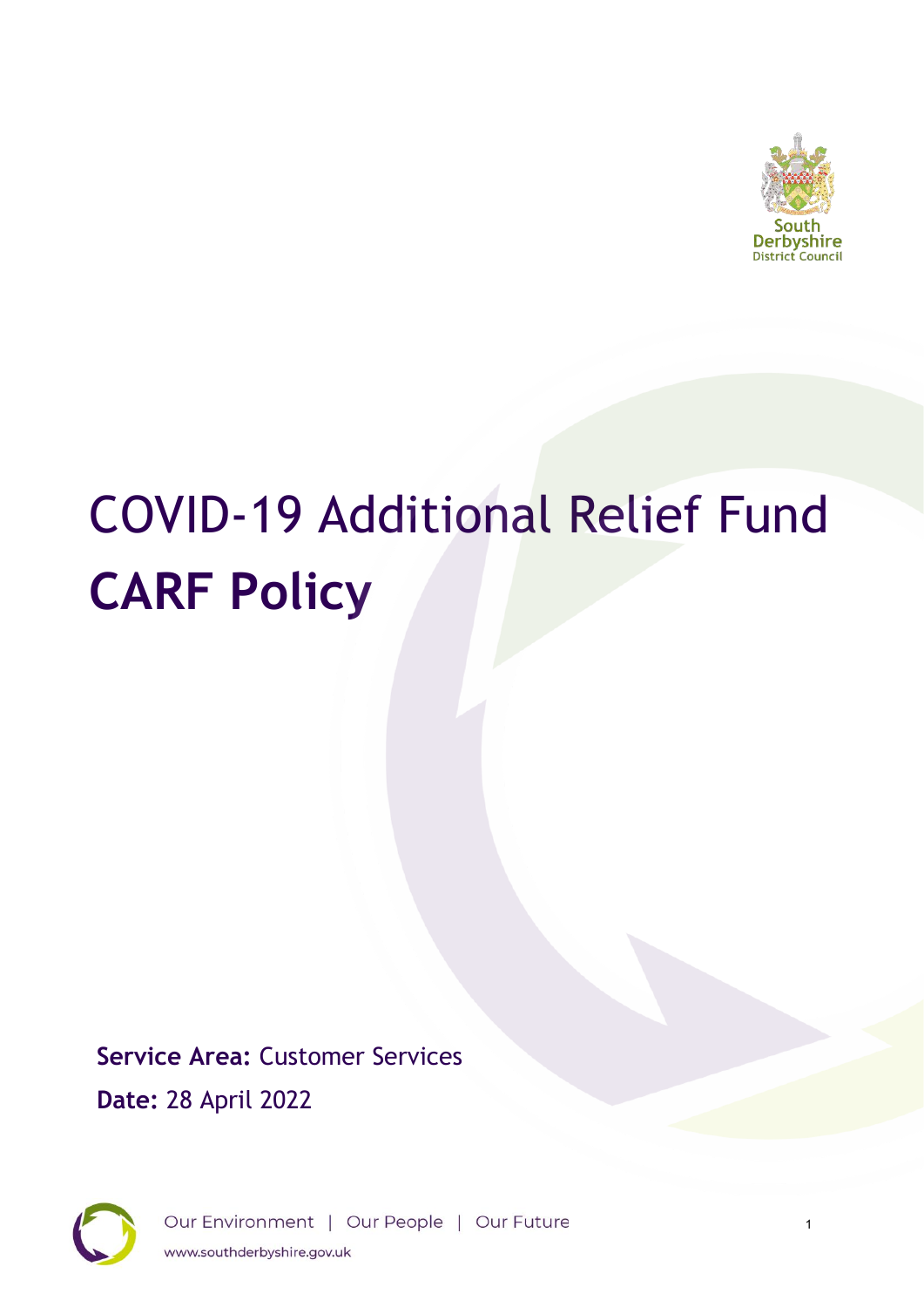# **Contents**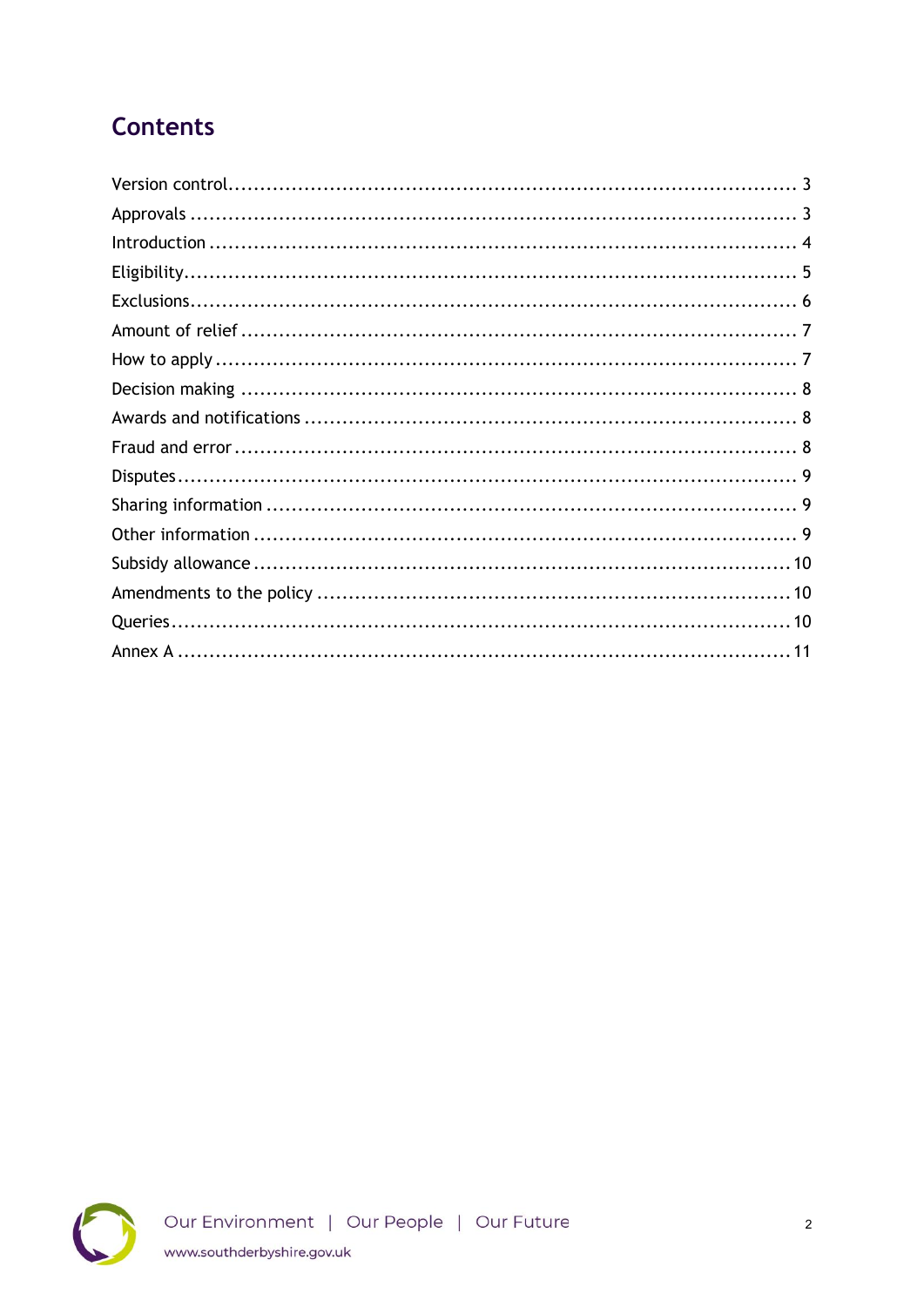#### <span id="page-2-0"></span>**Version control**

| <b>Version</b> | <b>Reason for review</b>                 | <b>Effective Date</b> | <b>Review date</b> |
|----------------|------------------------------------------|-----------------------|--------------------|
| 1.0            | Draft for Finance & Management Committee | 28/04/2022            | 29/04/2022         |

#### <span id="page-2-1"></span>**Approvals**

| Approved by (Committee/Leadership Team)          | Date <sup>1</sup>               |
|--------------------------------------------------|---------------------------------|
| Finance & Management Committee (TBC)             | 28/04/2022                      |
| Final version - delegated to Section 151 Officer | No later than 30 September 2022 |

This policy may be subject to change. Any changes will be published to [www.southderbyshire.gov.uk/carf](http://www.southderbyshire.gov.uk/carf). Changes will be subject to approval by the Council's Strategic Director (Corporate Services) in their role as the Section 151 Officer.

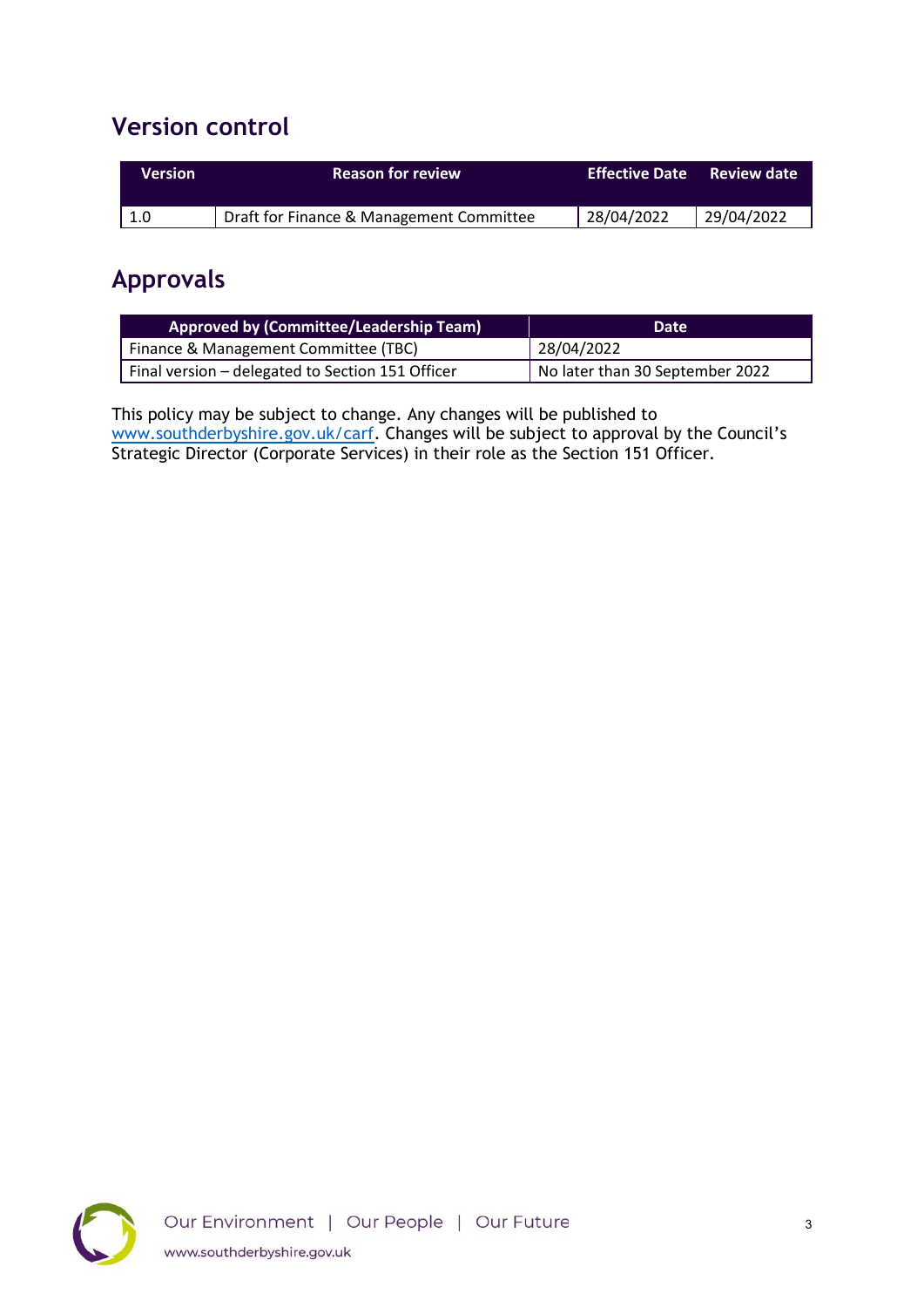## <span id="page-3-0"></span>**Introduction**

- 1. The government has introduced a new COVID-19 Additional Relief Fund (CARF) to support businesses adversely affected by the pandemic which have been ineligible for existing support linked to business rates. The responsibility for the distribution of the funding has been mandated to billing authorities.
- 2. The council has received £1.97m to be allocated to eligible businesses in accordance with guidance provided by the Department for Levelling Up, Housing and Communities (DLUHC). Each council must devise its own policy for the distribution of this funding.
- 3. The Council will administer relief using its discretionary powers granted under section 47 of Local Government Finance Act 1988.
- <span id="page-3-1"></span>4. This policy outlines how the Council will operate within government guidance and relevant legislation. The policy references the qualifying criteria, application, and decision-making processes for the relief.

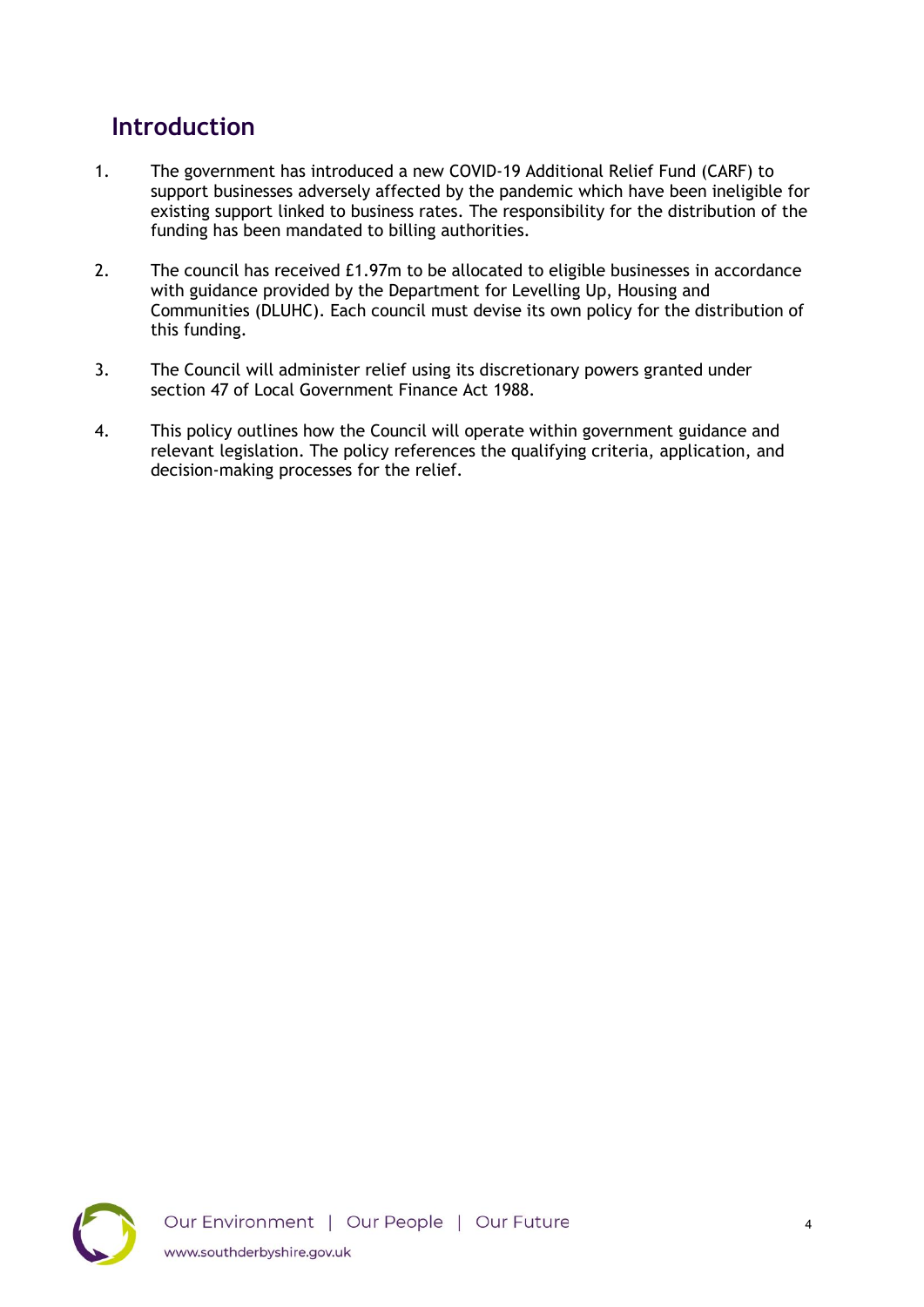# **Eligibility**

- 5. Businesses may be eligible if they have not been awarded/were not eligible (for the same period of the relief) for the Extended Retail Discount (covering Retail, Hospitality and Leisure), the Nursery Discount or the Airport and Ground Operations Support Scheme.
- 6. Eligible businesses must be able to demonstrate they have been adversely affected by the pandemic and have been unable to adequately adapt to that impact. The Council may request reasonable information and evidence to support a declaration of adverse impacts of the pandemic on trading, which will include the following (this list is not exhaustive):
	- Businesses will be required to provide a letter certified by a chartered accountant that outlines the business turnover for 2019/2020 and 2020/2021 and states the turnover percentage drop.
	- A bank statement to evidence the business was trading (in 2021/2022).
	- Companies House check to confirm the business was not administration, liquidation, is subject to an ongoing strike-off order, or entered into a CVA or IVA at any time during the course of 2020/2021 and 2021/22.
	- Confirmation the business has not received any other relief or discount mentioned in point 5 above.
	- Confirmation of Subsidy Allowance compliance.
	- All applications will be subject to a Spotlight anti-fraud check via the Cabinet Office.
- 7. In addition to evidence provided, the Council will use Gross Value Added (GVA) data as provided by the Office for National Statistics, which indicates how individual sectors have been affected by COVID-19.
- 8. Relief may not be awarded to a hereditament for a period it is unoccupied, other than those which has become closed temporarily due to the government's advice on COVID-19.
- <span id="page-4-0"></span>9. To be eligible for relief the ratepayer must have been liable for business rates and in occupation of a premises in South Derbyshire District for any period from 1 April 2021 – 31 March 2022. In the case of closed businesses that have ceased trading altogether, awards will only be made if arrears exist on the account, for any year. For any business that has moved premises outside of the district, or any business that has ceased to operate from a rated premise, but continues to trade (e.g., home and mobile or in an unrated setting), claims will be considered on a case-by-case basis and awards are not guaranteed. All decisions will be subject to approval by the Council's Strategic Director (Corporate Services).

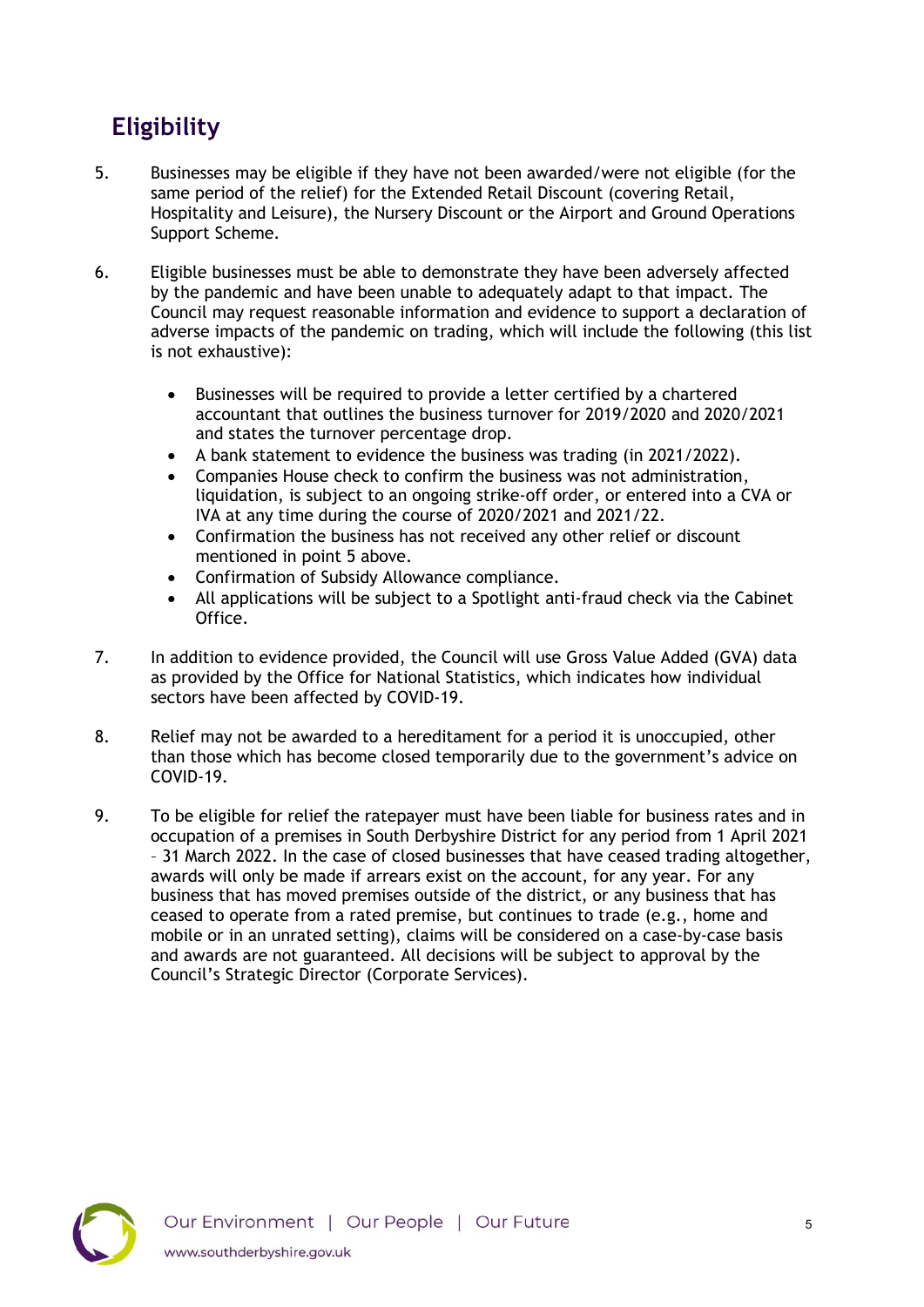# **Exclusions**

- 10. The following properties will be excluded from eligibility for this relief:
	- Property owned by the billing authority or any precepting authority, including parish councils.
	- Property which is or would have been eligible for the Extended Retail Discount (covering Retail, Hospitality and Leisure), the Nursery Discount or the Airport and Grounds Operations Support Scheme.
	- Property which is unoccupied unless closed on a temporary basis due to government advice on COVID-19.
	- Any business which has already received full Business Rate Relief via the Small Business Rate Relief or other types of Relief (resulting in £0 bill), or they would be entitled to Full Small Business Rate Relief, upon completion of a declaration.
- 11. Property which is owned, funded or part funded through a public administration body will also be excluded from eligibility for this relief:
	- Fire
	- Police
	- Ambulance
	- NHS or medical care (including surgeries, pharmacies, dentists, and hospitals)
	- Maintained schools, academy schools, further and higher education institutions
	- Government departments
	- Local government facilities (libraries, law courts, public conveniences etc)
	- Armed forces
- 12. Property where the function of the property does not directly facilitate employment of individuals will be excluded from eligibility for this relief. This may include, but is not exclusive to car parking spaces, advertising boards, communication masts.
- 13. Any property where the function is in a sector which has not been identified as being significantly adversely affected by the pandemic will be excluded from eligibility for this relief. This includes, but is not limited to:
	- Banks, betting shops, building societies (including ATMs)
	- Financial and legal services
	- Water and waste management (including sewage treatment works)
	- Energy businesses/facilities
	- Real estate activities
	- Storage for personal use or archive business storage (ancillary to the businesses' main activity)
	- Telecommunications and communications stations
	- Advertising displays of any description
	- Cemeteries and crematoriums
	- Storage and distribution (unless 80% of business reliant on closed industries). Further evidence may be required to support claims from such businesses.
- 14. Any property where the liable business is in administration, liquidation, is subject to an ongoing strike-off order or entered into a CVA or IVA at any time during the course of 2020/2021 and 2021/22 will be excluded from eligibility for this relief.
- 15. Any property where the business rates liability can be claimed back from another party will be excluded from eligibility for this relief.

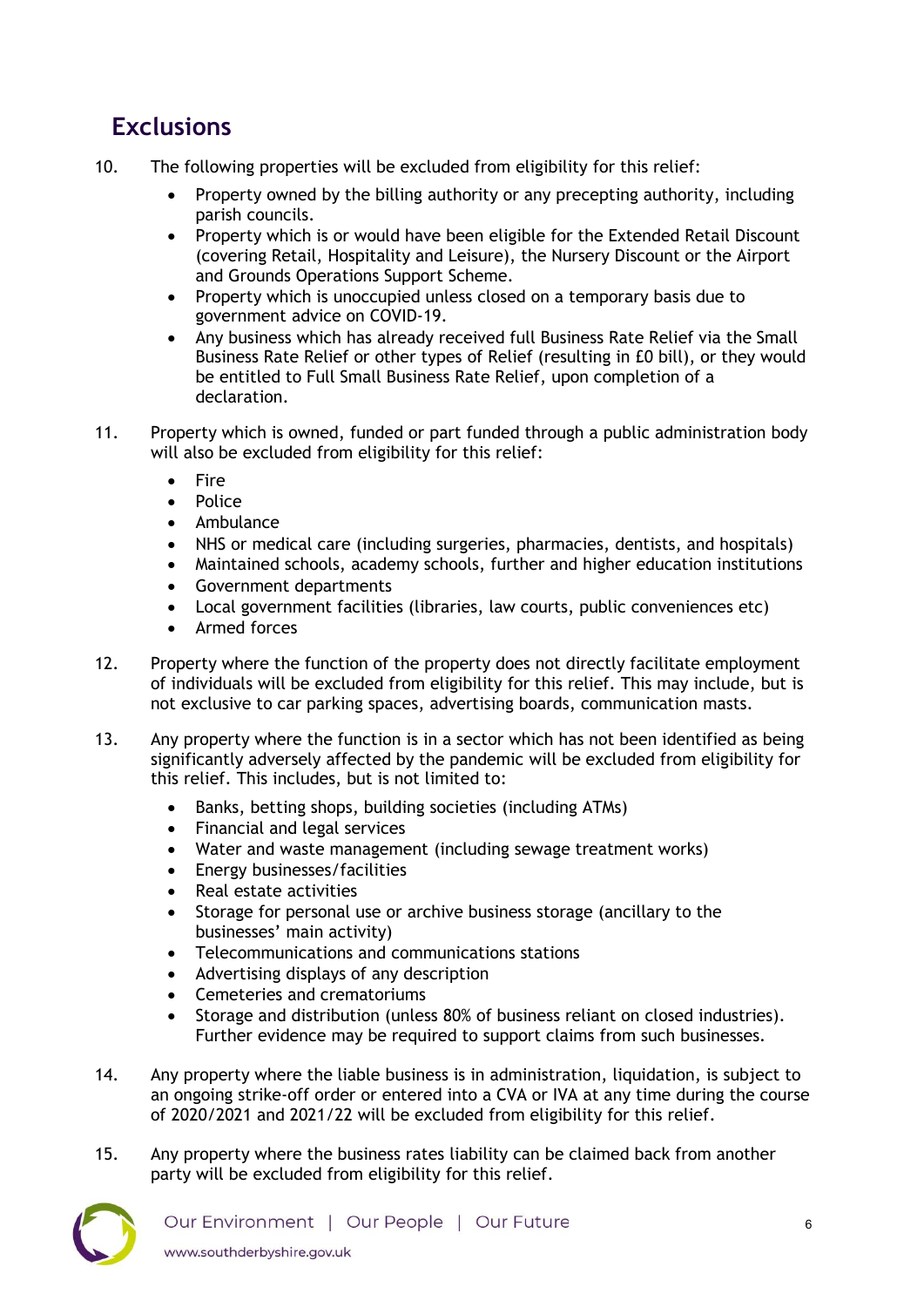## <span id="page-6-0"></span>**Amount of relief**

- 16. The Council will offer four levels of relief payments, directly to be proportionate to the relative impact on turnover as a result of COVID-19 crisis (see Annexe A).
- 17. In order to claim a relief, a business must be able to demonstrate a loss in turnover for the 2020/2021 financial year compared to the 2019/2020 financial year. This must be evidenced through a letter, certified by a chartered accountant, that outlines the business turnover for 2019/2020 and 2020/2021 and states the turnover percentage drop between 2019/2020 and 2020/2021. The Council will not accept letters from accountants that are not chartered or that contain any disclaimers. No other form of evidence will be accepted.
- 18. Businesses will also need to supply a bank statement to evidence trading (in 2021/2022). The bank statements must show income and outgoings related to the business. Only full bank statements showing the business name, business account, sort code and full transactions will be accepted. Screen grabs of mobile banking apps will not be accepted.

#### <span id="page-6-1"></span>**How to apply**

- 19. All potentially eligible businesses will be sent a letter and application form in May 2022 that sets out the evidence they need to provide. This will be sent to the rated premises.
- 20. The deadline for applications and submission of evidence is 30 June 2022.
- 21. Applications should be sent by email to [business.grants@southderbyshire.gov.uk.](mailto:business.grants@southderbyshire.gov.uk) If sending via email, we recommend you send via Egress, which secures your email end to end. Find out more at [www.egress.com.](http://www.egress.com/)
- 22. Alternatively, applications can be sent by post to **The Revenues Team, South Derbyshire District Council, Civic Way, Swadlincote, Derbyshire, DE11 0AH**. If sending by post, we recommend you send via recorded delivery, so that you have proof of postage.
- 23. All applications must be made by the business. Any application made by an agent will not be accepted.
- **24. Any application received after 30 June 2022 date will not be considered.**
- 25. Applications submitted without the correct evidence will not be considered as received until the required evidence is submitted. It is the responsibility of the business to ensure the required evidence is submitted before the deadline date. If not submitted by the deadline date, the business will not be eligible, and this will not be grounds for appeal.
- 26. If a business has more than one hereditament in the Council area, it will be required to submit a separate application for each qualifying hereditament. A single application detailing more than one qualifying hereditament will only be considered for the primary hereditament detailed on the application.

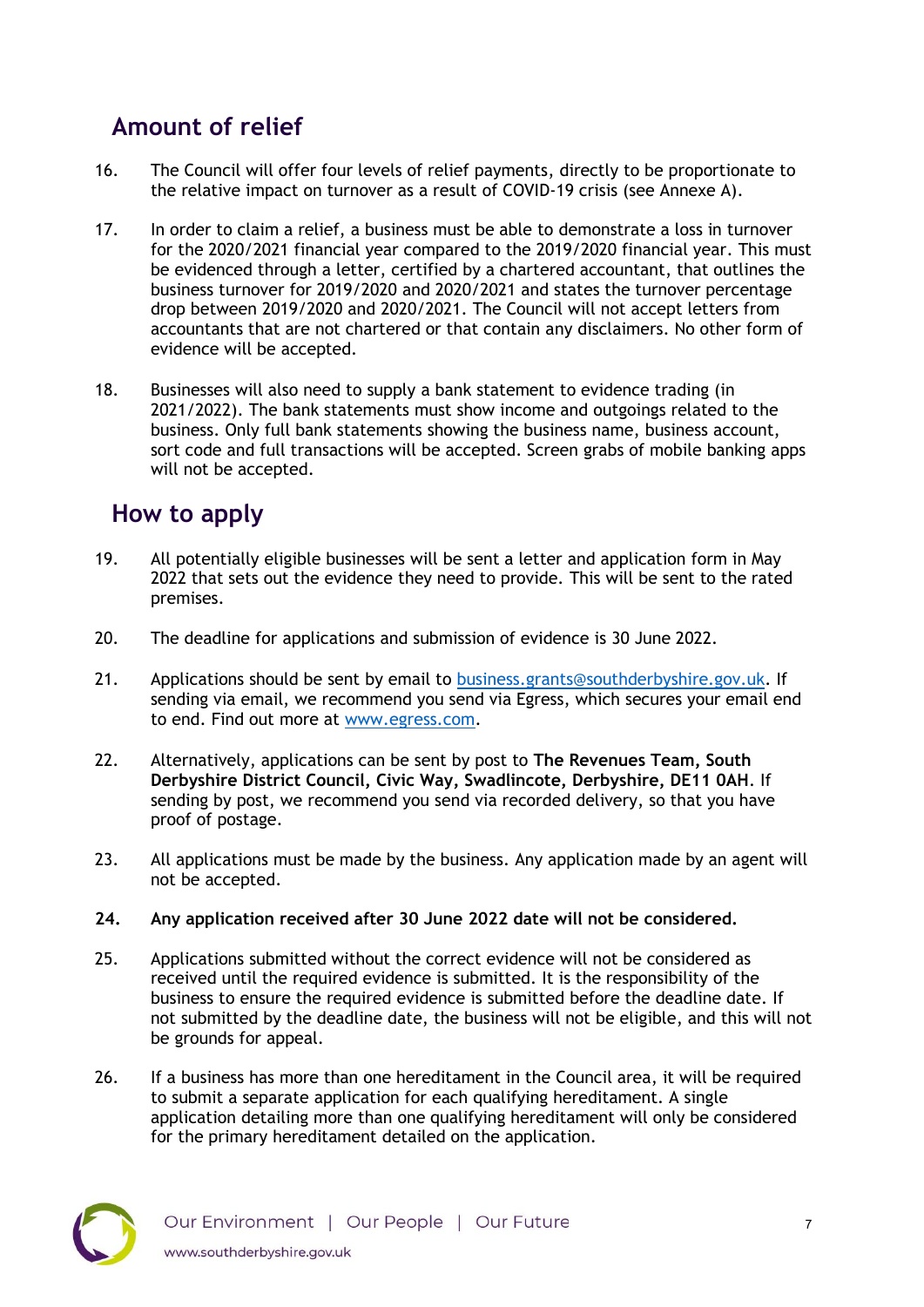# <span id="page-7-0"></span>**Decision making**

- 27. Complete applications will be evaluated against the qualifying criteria, based on the information supplied within the application. If further information is required, a request will be sent by email to explain what is required and why.
- 28. Additional information or evidence requested must be supplied within 7 days of the request, otherwise a decision will be made based on the information provided to date.
- 29. Applications will be assessed by a member of the Revenues Team under guidance from the Revenues Manager. All awards will be approved by the Council's Strategic Director (Corporate Services) in their role as Section 151 (Chief Finance) Officer.

#### <span id="page-7-1"></span>**Awards and notifications**

- 30. Awards will be made directly to the business rates account of the hereditament in the application, will only be made for the 2021/2022 (an no future years), and is subject to the property's continuing eligibility.
- 31. The award will be used to reduce the liability for 2021/22 in the first instance. If payment has been made during the year which places the account into credit, the credit balance will be applied to any remaining liability arrears for previous years, commencing with the earliest year.
- 32. If any credit balance remains, it will then be used to reduce the liability for the 2022/23 financial year. Should a business have no arrears and has paid its 2022/2023 balance to date, it may claim a refund using the existing refund request process.
- 33. All decisions will be made by 30 September 2022. Notification of the decision will be issued by email to the address included on the application form, or postal address where an email is not provided.
- 34. Where an award is made, a new demand notice will be produced and issued in accordance with current mailing instructions on the account.
- 35. The award will be calculated using the rates liability calculated from the Rateable Value at the time of the decision date.
- 36. If any court or enforcement costs have been incurred during 2021/22 by a business that would qualify for this relief, it will be entirely at the discretion of the Local Authority whether these are cancelled or not.
- 37. The award will initially be determined using the table in Annex A, but if there is any residual funding still available then the maximum percentage of relief will be revised to ensure that funding is fully spent.

# <span id="page-7-2"></span>**Fraud and error**

38. All information is subject to a series of internal and external checks including government departments to ensure compliance and awards are made accurately.

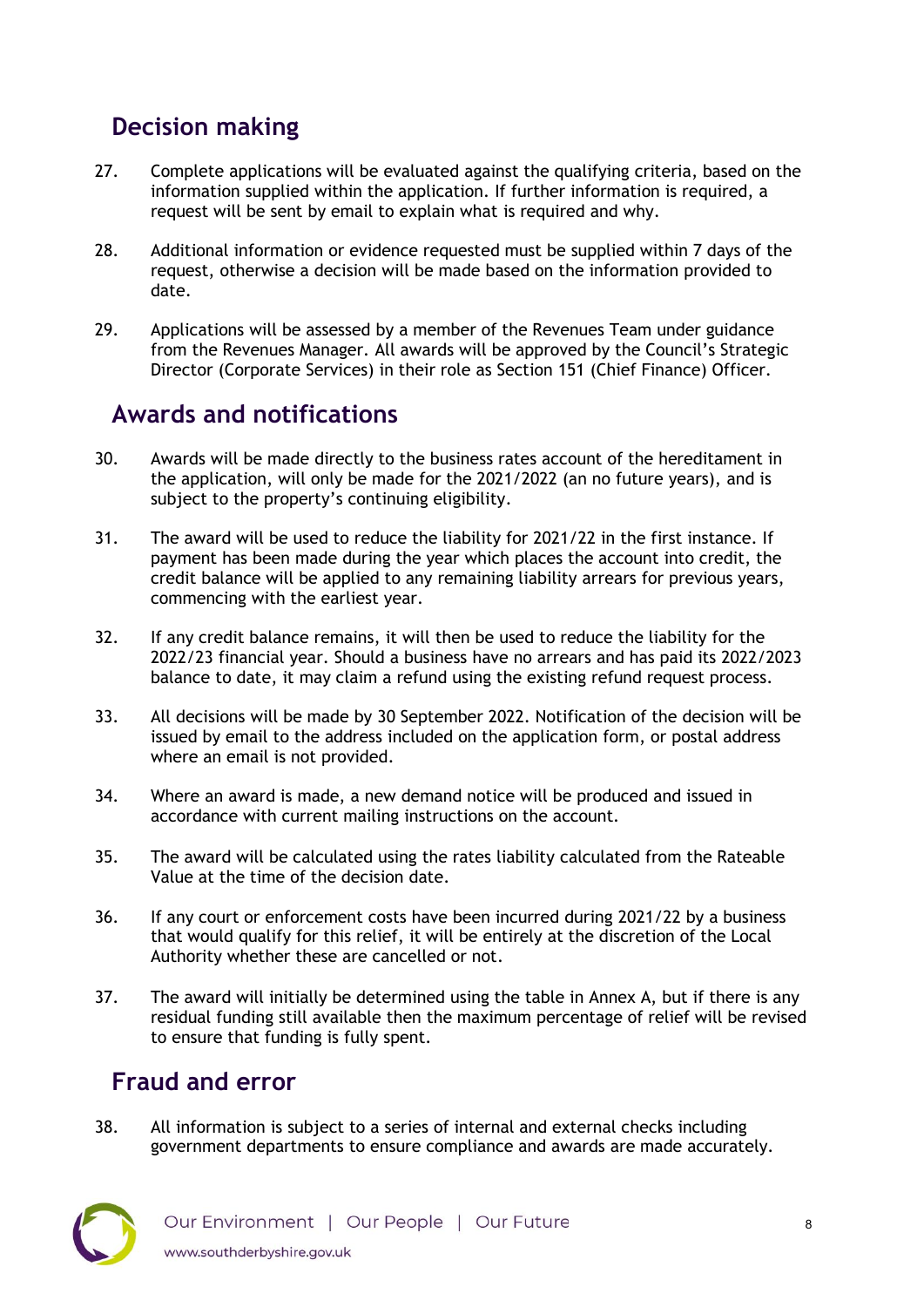- 39. South Derbyshire District Council will not accept deliberate manipulation and fraud. Any business identified falsifying their records or making inaccurate statements to gain relief will face prosecution and any relief awarded will have to be repaid as may any relief claimed or awarded in error.
- 40. As a condition of the relief being awarded, we will expect the business applying to sign a declaration stating that they are not committing any fraud and that they are fully compliant with the Subsidy Allowance limits.

#### <span id="page-8-0"></span>**Disputes**

- 41. Decision on CARF awards will be made under the Council's discretionary powers (Section 47) and are therefore not subject to appeal to the Valuation Office Agency.
- 42. If an application is refused, a request to reconsider the decision may be made. Any request to ask for a reconsideration must be submitted within 7 days of the decision made by the Council. All appeals must have been submitted no later than 1 September 2022. Any appeal received after 1 September will not be considered.
- 43. Appeals will be reviewed by the Strategic Director (Corporate Resources) within one week of the revision request. Their decision will be final.
- 44. Refusal to grant discretionary relief can be challenged by judicial review under section 138 of the Local Government Finance Act 1988.

#### <span id="page-8-1"></span>**Sharing information**

- 45. By applying for CARF all applicants give authority to South Derbyshire District Council to share data for efficient administration and protect the public purse.
- 46. The Council is required to share data with government departments for monitoring and other reasons. Further information on data sharing and our Privacy Notice is located at [www.southderbyshire.gov.uk/privacy.](http://www.southderbyshire.gov.uk/privacynotice)

#### <span id="page-8-2"></span>**Other information**

47. South Derbyshire District Council does not accept any liability for any issues that may arise for businesses because of applying for, receiving, or not receiving relief awards under this scheme.

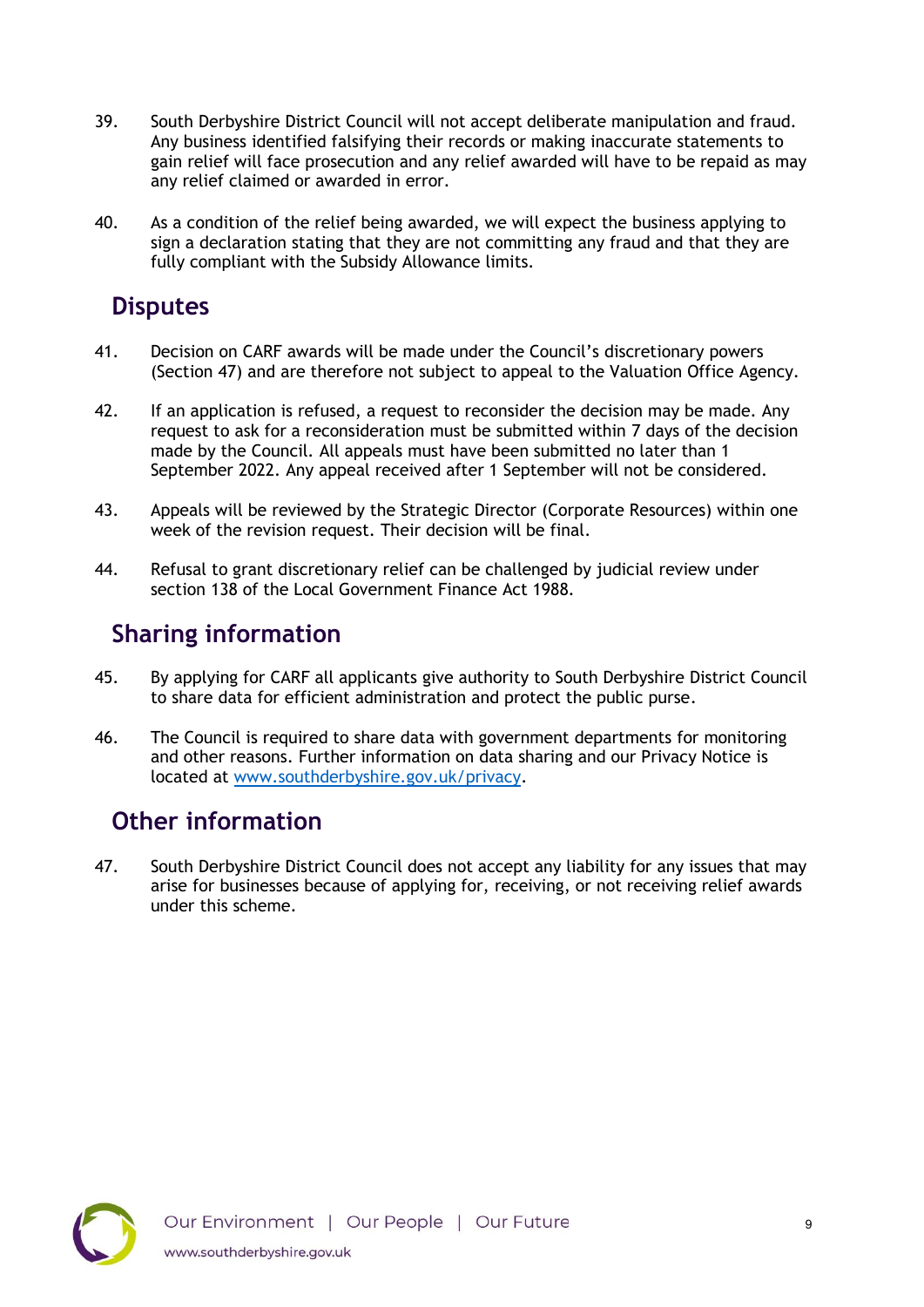# <span id="page-9-0"></span>**Subsidy allowance**

- 48. The CARF scheme is subject to the subsidies chapter within the UK-EU Trade and Cooperation Agreement (TCA). However, for CARF there is an exemption for subsidies under the value of approximately £2,243,000 per economic actor (broadly speaking, for example, a holding company and its subsidiaries). This allowance comprises 325,000 Special Drawing Rights (at current exchange rates about £343,000) for Small Amounts of Financial Assistance and a further £1,900,000 for COVID-19 related subsidy.
- 49. Therefore, to be awarded CARF you must not have claimed over the period 2019/20 to 2021/22 more than £2,243,000 from schemes which fell within the Small Amounts of Financial Assistance or COVID-19 related allowances. COVID-19 business grants you have received from local government and the 2019/20 Retail Relief should count towards this limit, but you should not count any Extended Retail Discount you have received since 1 April 2020. Further details of subsidy control can be found on the [gov.uk website.](https://www.gov.uk/government/publications/complying-with-the-uks-international-obligations-on-subsidy-control-guidance-for-public-authorities)
- 50. You must not apply for CARF if you have already exceeded the £2,243,000 allowance. However, we will still consider applications for support under the CARF scheme if you have reached this limit provided you can evidence that you intend to use the support to fund uncovered fixed costs (costs not covered by profits for insurance etc) during the period of COVID-19. Economic actors may claim for up to 70% of their uncovered costs (although this 70% limit does not apply to small businesses with less than 50 employees and less than £9 million turnover where the limit is instead 90%).
- 51. You may claim up to a further £10 million of additional allowance (on top of the £2,243,000) if you meet the above tests and you have not claimed any other support from the additional allowance up to an aggregate £10 million limit (such as from the COVID-19 business grants).
- 52. The Government and South Derbyshire District Council will not tolerate any business falsifying their records or providing false evidence to gain this discount, including claiming support above these thresholds. A ratepayer who falsely applies for any relief or provides false information or makes false representation in order to gain relief may be guilty of fraud under the Fraud Act 2006.

#### <span id="page-9-1"></span>**Amendments to the policy**

53. This policy may be subject to change. Any changes will be published to [www.southderbyshire.gov.uk/carf.](http://www.southderbyshire.gov.uk/carf) Changes will be subject to approval by the Council's Section 151 Officer.

# <span id="page-9-2"></span>**Queries**

54. If you have any queries in relation to this policy, please email [business.grants@southderbyshire.gov.uk](mailto:business.grants@southderbyshire.gov.uk) 

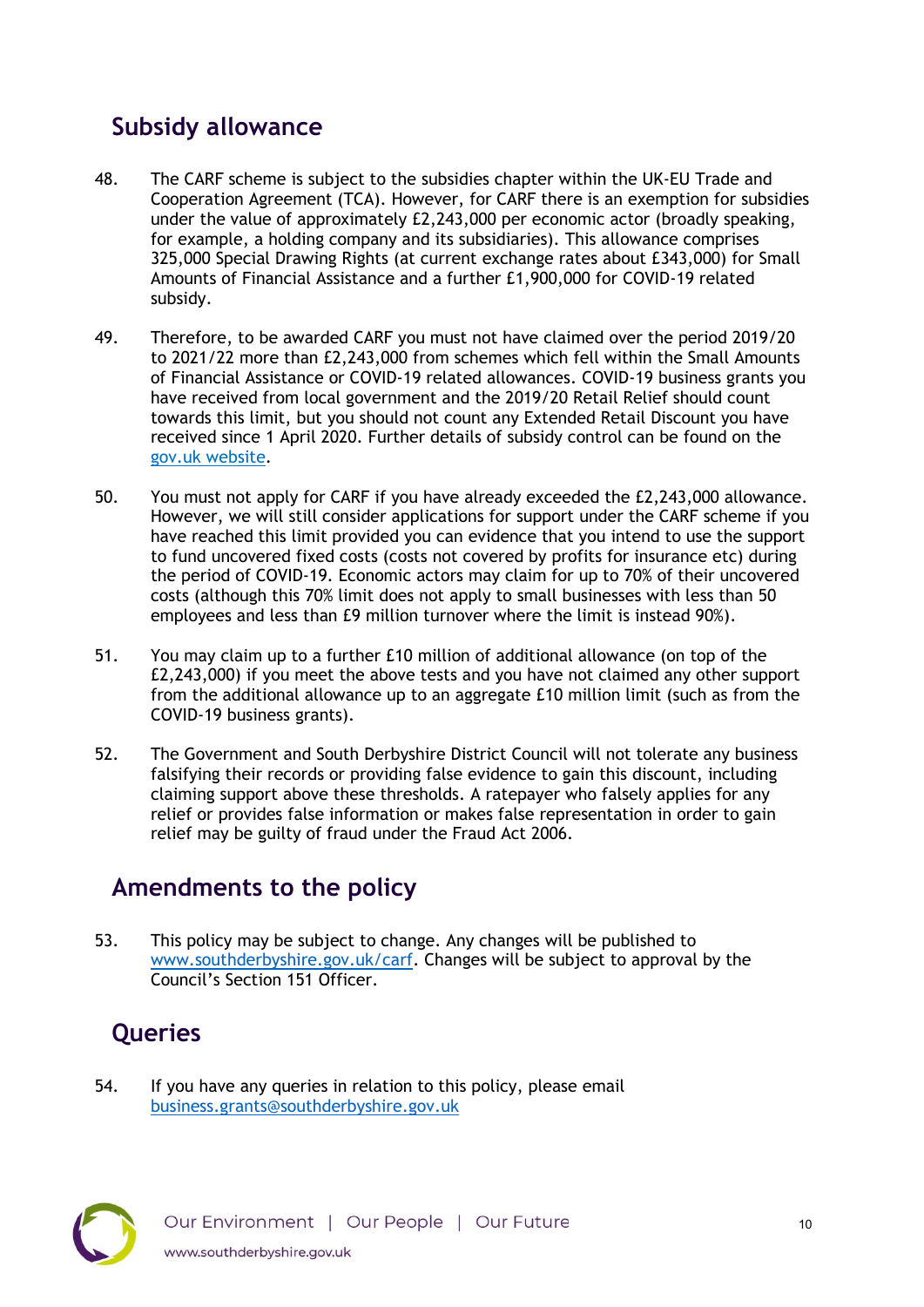# <span id="page-10-0"></span>**Annex A**

It is anticipated that all applications will receive a minimum award of £1,000 or their net rates liability for 2021/2022 (whichever is the lowest), plus an additional award based on their remaining rates liability (if their net rates liability for 2021/2022 exceeds £1,000). The below table demonstrates the likely award methodology; however, this is subject to change as it will depend entirely on the number of applications the Council receives. Worked examples are detailed overleaf.

| Category             | Anticipated award*                                                                                                  | <b>Criteria</b>                              |
|----------------------|---------------------------------------------------------------------------------------------------------------------|----------------------------------------------|
| Drop in              | If a business's net rates liability is less than £1,000,                                                            | Based on reduction                           |
| turnover             | the authority will fund the rates bill for 2021/2022 in                                                             | of turnover for                              |
| of up to             | full.                                                                                                               | financial year 20/21                         |
| 10%                  |                                                                                                                     | as opposed to                                |
|                      | If a business's net rates bill, is greater than £1,000,                                                             | 19/20.                                       |
|                      | they will receive £1,000, plus up to 10% of the                                                                     |                                              |
|                      | remaining rates liability (up to a total maximum of                                                                 |                                              |
|                      | £5,000). See worked examples overleaf.                                                                              |                                              |
| Drop in              | If a business's net rates liability is less than £1,000,<br>the authority will fund the rates bill for 2021/2022 in | <b>Based on reduction</b><br>of turnover for |
| turnover<br>of up to | full.                                                                                                               | financial year 20/21                         |
| 30%                  |                                                                                                                     | as opposed to                                |
|                      | If a business's net rates bill, is greater than £1,000,                                                             | 19/20.                                       |
|                      | they will receive £1,000, plus up to 20% of the                                                                     |                                              |
|                      | remaining rates liability (up to a total maximum of                                                                 |                                              |
|                      | £5,000). See worked examples overleaf.                                                                              |                                              |
| Drop in              | If a business's net rates liability is less than £1,000,                                                            | Based on reduction                           |
| turnover             | the authority will fund the rates bill for 2021/2022 in                                                             | of turnover for                              |
| of up to             | full.                                                                                                               | financial year 20/21                         |
| 50%                  |                                                                                                                     | as opposed to                                |
|                      | If a business's net rates bill, is greater than £1,000,                                                             | 19/20.                                       |
|                      | they will receive £1,000, plus up to 25% of the                                                                     |                                              |
|                      | remaining rates liability (up to a total maximum of                                                                 |                                              |
|                      | £5,000). See worked examples overleaf.                                                                              |                                              |
| Drop in<br>turnover  | If a business's net rates liability is less than £1,000,                                                            | <b>Based on reduction</b><br>of turnover for |
| of over              | the authority will fund the rates bill for 2021/2022 in<br>full.                                                    | financial year 20/21                         |
| 50%                  |                                                                                                                     | as opposed to                                |
|                      | If a business's net rates bill, is greater than £1,000,                                                             | 19/20.                                       |
|                      | they will receive £1,000, plus up to 30% of the                                                                     |                                              |
|                      | remaining rates liability (up to a total maximum of                                                                 |                                              |
|                      | £5,000). See worked examples overleaf.                                                                              |                                              |

Final award\* amounts will not be confirmed until all applications are received, as the Council will aim to fully spend the available funding across all eligible businesses. The above percentages and maximum amounts could be subject to change up or down. If all potentially eligible businesses apply/are eligible, the grant relief provided could be lower than detailed in the above table. Any changes will be approved by the Council's Strategic Director (Corporate Services) in their role as Section 151 (Chief Finance) Officer.

The final distribution of the funding/award amounts granted to businesses via the relief will be approved by the Council's Strategic Director (Corporate Services).